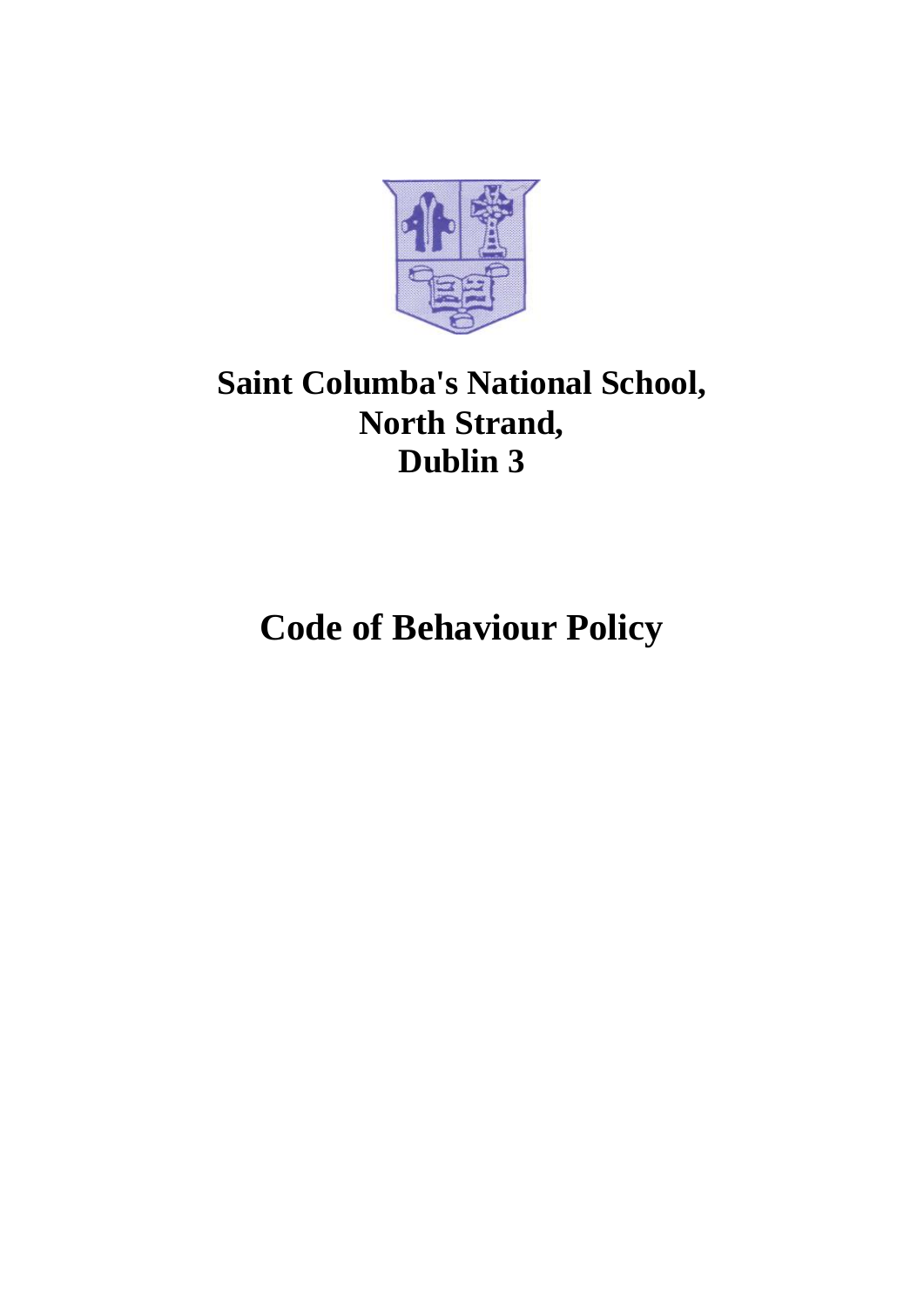# **St Columba's N.S. Code of Behaviour**

### **Introduction:**

Saint Columba's N.S., North Strand, Dublin 3 has decided to review its current Code of Behaviour in light of the Education Act 1998, and The Equal Status Act 2000. This policy has been further informed by "Developing a Code of Behaviour – Guidelines for Schools" (NEPS).

#### **Aims:**

This school aims to provide education for all its pupils, to the best of its ability, in accordance with the revised curriculum provided by the Department of Education and Science. This school also aims to ensure that this takes place in a calm, supportive and purposeful manner. Good behaviour will be encouraged, acknowledged and praised. To achieve this, it is necessary to have an open and clear understanding of acceptable behaviour and attitudes towards each other both at work and at play. When problems arise, the whole school community aims to work in a restorative manner to address issues in a fair way.

It is necessary that there be agreed guidelines for all those who study or work in this school so that it will help us:-

- To allow the school to function in an orderly manner
- To enhance the learning potential of all children
- To foster an understanding of others' needs and abilities
- To ensure the safety and well-being of children and adults
- To give each child a positive experience of the education system.

It is important that children, teachers and parents/guardians support each other to achieve the above aims. The code of behaviour applies during the school day and during organised school activities. **Outside of these times, responsibility for the behaviour of the child reverts to parents/guardians**.

The school is responsible for dealing with matters of behaviour which occur within the school. Parents/guardians should consult with teachers when matters arise inside or outside the school which impact on school life. Parents/Guardians should not approach other parents/guardians or children (other than their own) to discuss matters of behaviour relating to school.

### **Behaviour Code**

Each child is expected to:-

 $\triangleright$  Attend school everyday

*Personally*

- $\geq$  Do his / her best in both schoolwork and in homework
- $\triangleright$  Take care of his / her belongings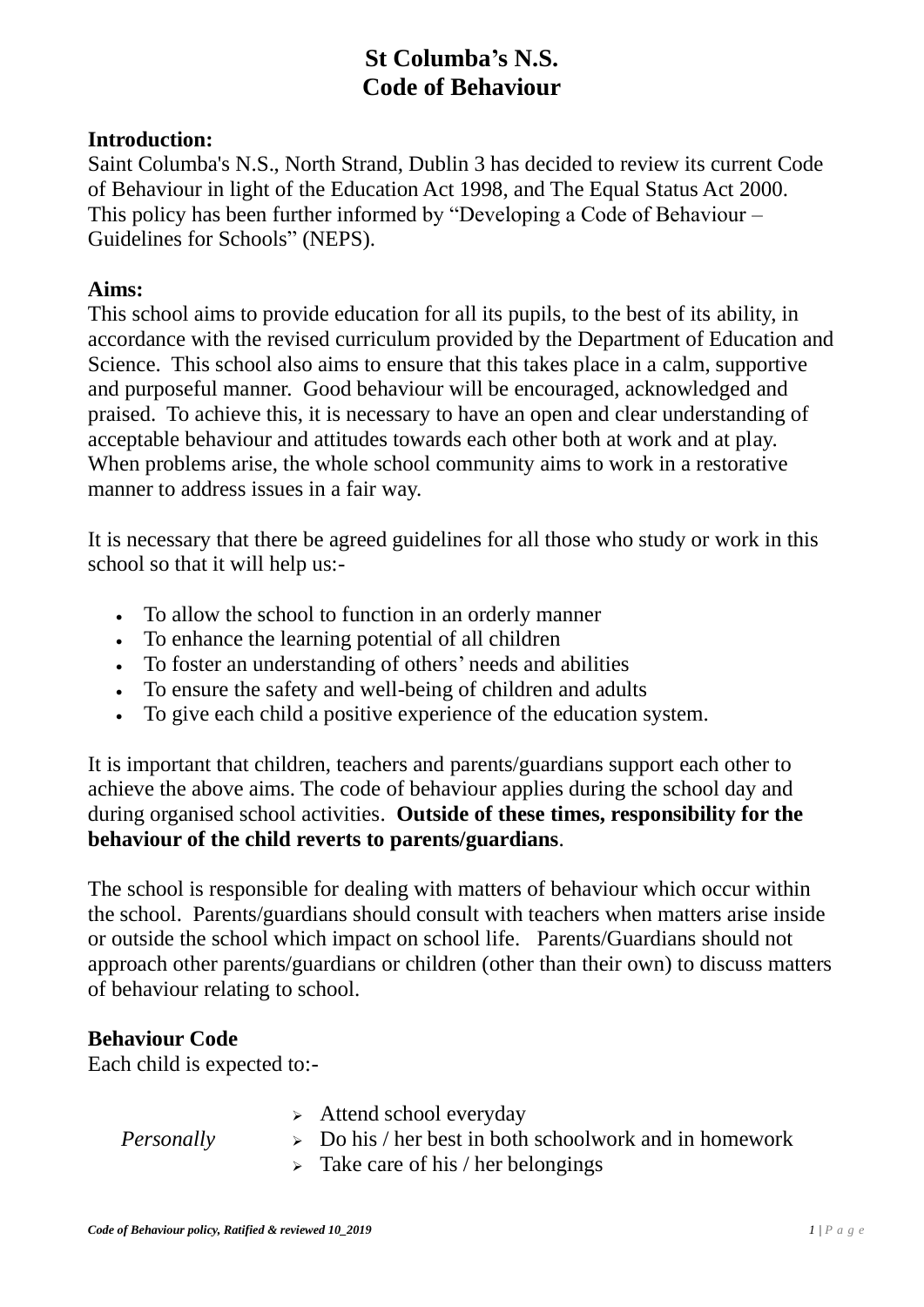|                | $\triangleright$ Be well-behaved and exercise good manners with other          |
|----------------|--------------------------------------------------------------------------------|
|                | pupils and adults                                                              |
| Towards Others | $\triangleright$ Exercise respect for the property of the school               |
|                | $\triangleright$ Exercise respect for each other's property                    |
|                | $\triangleright$ Respect the rights of all children to an education and not to |
|                | interfere in any way with that right.                                          |
|                |                                                                                |

 $\triangleright$  Respect all persons in the school community.

Adults are expected to treat all members of the school community with fairness and respect and to support and encourage positive behaviour in the school.

#### **Unacceptable Behaviour**

Anti-Social behaviour will be deemed "unacceptable behaviour", this includes but is not limited to:

- Name calling
- Ganging-up
- Abusive or bad language
- Spitting
- Stealing
- Rough play
- Damaging property
- Preventing other children or teacher from working
- Inappropriate use of mobile phones or IT devices (all devices must be switched off from  $8.50$ am  $- 2.10$ pm).

### **Strategies for acknowledging and promoting positive behaviour:-**

- Teacher will use verbal praise and encouragement to highlight positive behaviour
- Teachers will use a reward strategy such as stickers, reward charts, small prizes and privileges to encourage good behaviour
- Positive behaviour and participation in a variety of activities will be publicly acknowledged at regular intervals through the use of certificates and awards presented to pupils.

## **The following strategies will be used to help a child to reduce incidences of unacceptable behaviour:-**

- An official warning will be given to stop; child(ren) will then be moved to a safe place and asked to "think" about their behaviour.
- The child(ren) will be moved temporarily to another seat or another room.
- Teachers can set additional work and / or the child(ren) can be detained during a break-time or activity to consider their behaviour or asked to shadow teacher or SNA for part of their break.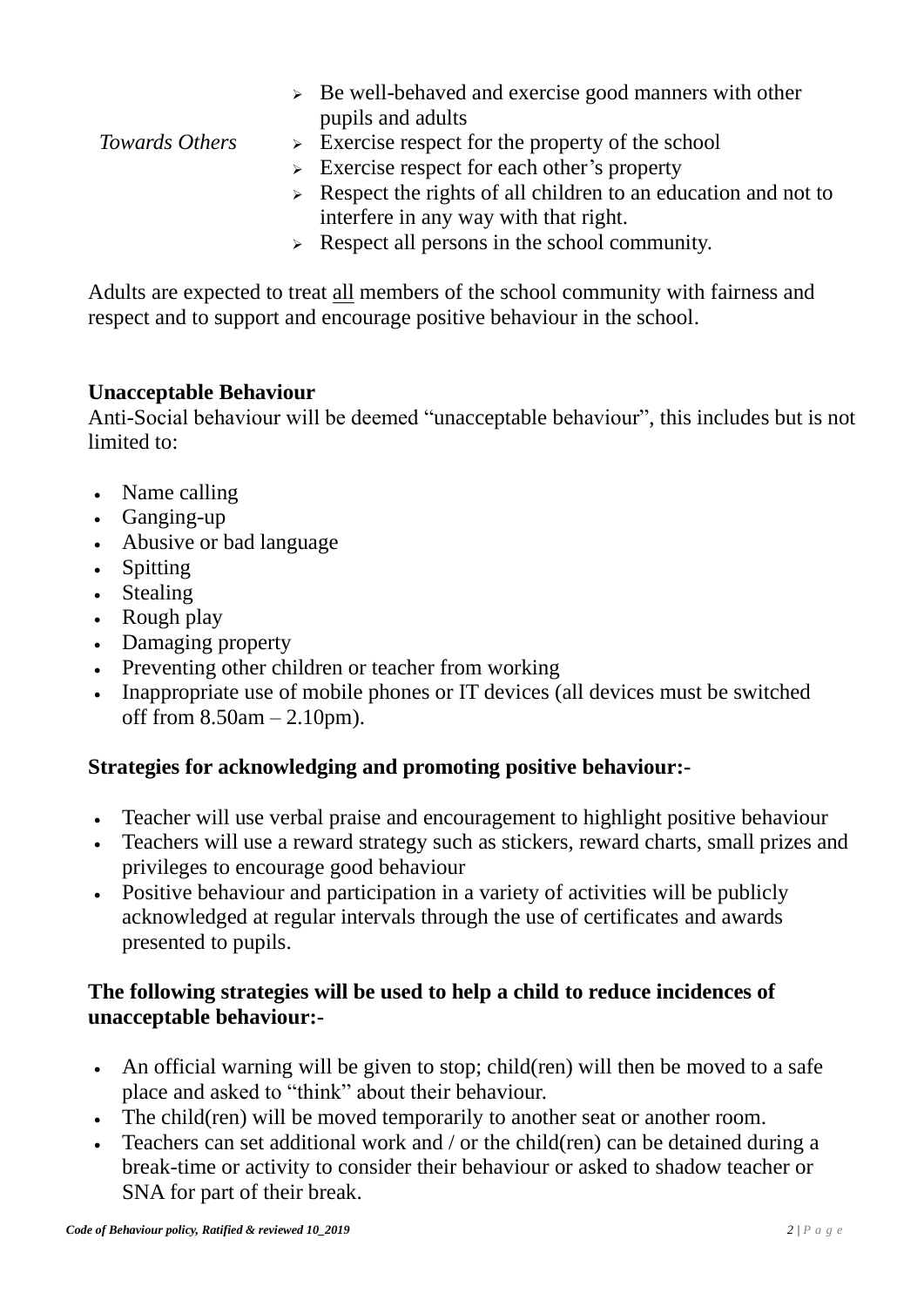- The teacher will keep an account of the frequency of the occurrence.
- Parents/Guardians will be informed of such occurrences.
- An agreement may be entered-into with the child, to help towards improvement.
- An appropriate restorative event may be held under the guidance of the principal, a teacher or an external facilitator. The parties to such an event may include children, teachers, parents or other interested parties as deemed relevant to the specific situation.

### **Serious misbehaviour**

Incidents of serious misbehaviour will be reported immediately to the Principal and/or the Board of Management. Examples of serious misbehaviour may include but are not limited to:

- Violence or assault
- Serious theft
- Serious damage to property
- Smoking (possession, supply or use of)
- Alcohol (possession, supply or consumption of)
- Illegal Substances (possession, supply, or consumption of)
- Threats
- Dangerous Weapons (possession, use, or threat of use)
- Use of phones or electronic devices during school hours in an inappropriate manner (see "ICT Acceptable use policy")
- Bullying (see "Anti-bullying" policy)

Should the Board of Management deem that the misbehaviour is grievously affecting the school order, then the following may apply:

- Re-negotiating with the child and parents/guardians.
- Asking the child to enter into an agreement to improve behaviour.
- In extreme circumstances the Principal may find it necessary to impose immediate suspension pending consultation with the child, parents/guardians, staff and Board of Management.
- Should suspension or expulsion be deemed necessary, the Principal or Board of Management will send a registered letter of this decision to parents/guardians. In the case of serious misbehaviour, parents/guardians will be contacted immediately. The school will endeavour to work with parents/guardians to help the child to improve their behaviour.
- The school shall advise parents/guardians regarding appropriate supports such as medical / psychological service which are available.
- The school apply such sanctions as are appropriate to the needs of the child and the common good of the whole school community.